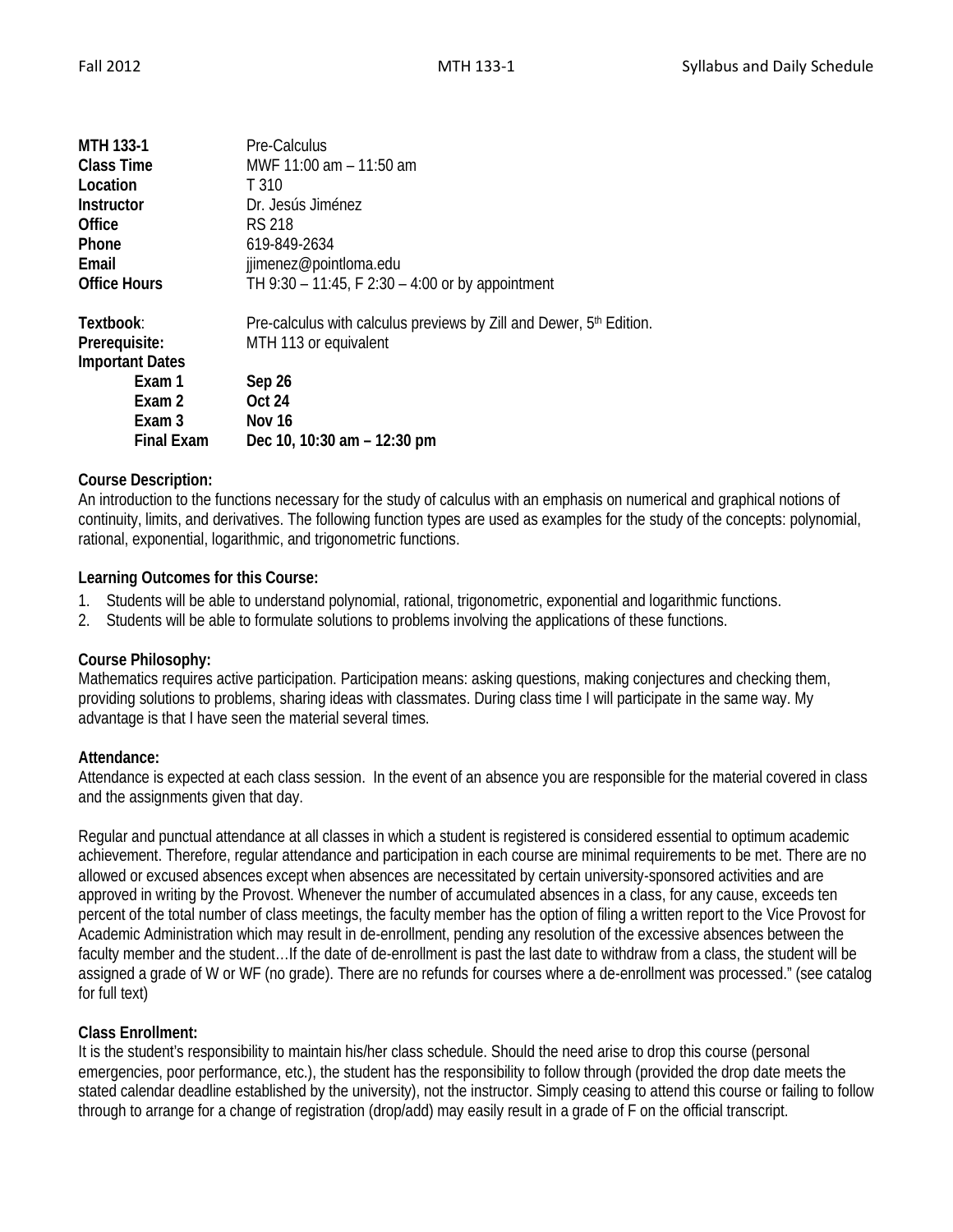#### **Academic Accommodations:**

While all students are expected to meet the minimum academic standards for completion of this course as established by the instructor, students with disabilities may require academic accommodations. At Point Loma Nazarene University, students requesting academic accommodations must file documentation with the Disability Resource Center (DRC), located in the Bond Academic Center. Once the student files documentation, the Disability Resource Center will contact the student's instructors and provide written recommendations for reasonable and appropriate accommodations to meet the individual needs of the student. This policy assists the university in its commitment to full compliance with Section 504 of the Rehabilitation Act of 1973, the Americans with Disabilities (ADA) Act of 1990, and ADA Amendments Act of 2008, all of which prohibit discrimination against students with disabilities and guarantees all qualified students equal access to and benefits of PLNU programs and activities.

Students with learning disabilities who may need accommodations should discuss options with the instructor during the first two weeks of class.

### **Academic Honesty:**

The Point Loma Nazarene University community holds the highest standards of honesty and integrity in all aspects of university life. Academic honesty and integrity are strong values among faculty and students alike. Any violation of the university's commitment is a serious affront to the very nature of Point Loma's mission and purpose.

Academic dishonesty is the act of presenting information, ideas, and/or concepts as one's own when in reality they are the results of another person's creativity and effort. Such acts include plagiarism, copying of class assignments, and copying or other fraudulent behavior on examinations. For more details on PLNU's policy go to: <http://www.pointloma.edu/experience/academics/catalogs/undergraduate-catalog/point-loma-education/academic-policies>

A student who is caught cheating on any item of work will receive a zero on that item and may receive an "F" for the semester. See the PLNU Catalog for a further explanation of the PLNU procedures for academic dishonesty.

### **Final Exam: Date and Time**

The final exam date and time is set by the university at the beginning of the semester and may not be changed by the instructor. Only in the case that a student is required to take three exams during the same day of finals week is an instructor authorized to change the exam date and time for that particular student.

**Grading:** Grades for the course will be based on homework (25%), three exams (15% each; total of 45 %), and a final exam (30%).

**Homework (25%):** Homework due dates will be determined during class meetings. A homework assignment is late if it is not received at the start of class on the due date. No late homework will be accepted; however the two lowest homework scores will be dropped. Please be sure that your homework is stapled together and the problems are in order. Homework will be scored on a combination of completeness and correctness. A random selection (the same for all people) of the problems will be graded on any homework assignment.

**Tests (15% each) and Final Exam (30%):** Tests and the Final Exam will include problems and questions over material assigned in the text, readings and handouts, as well as material presented in class.

No examination shall be missed without prior consent by me or a well documented emergency beyond your control. A score of zero will be assigned for an examination that is missed without prior consent or a well documented emergency beyond your control. The examination schedule is included in the daily schedule. I do not intend to accept excuses such as poor communication with parents, benefactors, sport team sponsors and/or travel agents.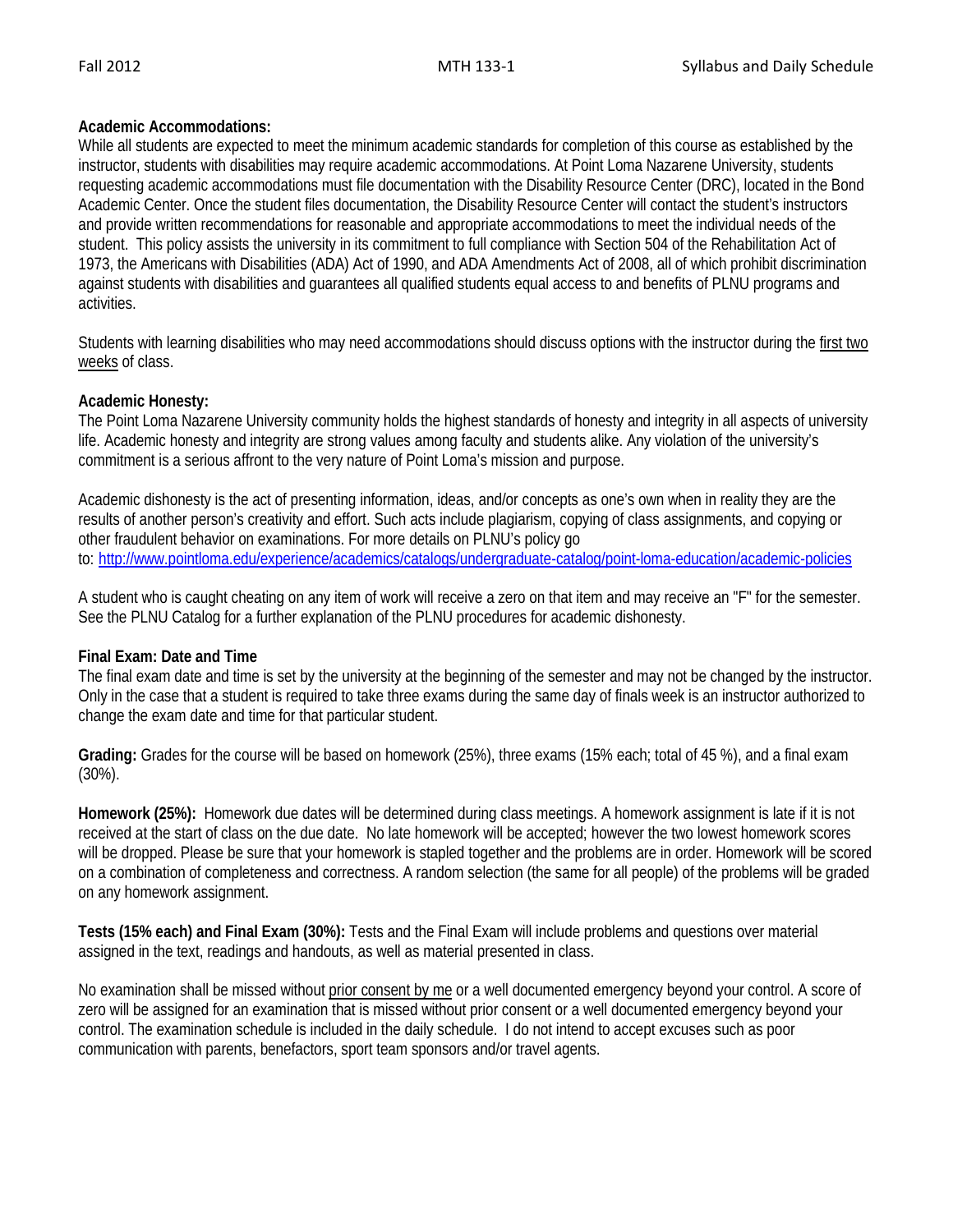## **Final Exam: Date and Time**

The final exam date and time is set by the university at the beginning of the semester and may not be changed by the instructor. Only in the case that a student is required to take three exams during the same day of finals week is an instructor authorized to change the exam date and time for that particular student.

# **The Final Exam is COMPREHENSIVE December 10 (Monday) 2012,** 10:30 am – 12:30 pm

**Grading Scale**: Course grades will be assigned according to the following scale:

| <b>Grading Scale in percentages</b> |                                                      |  |                                                    |  |
|-------------------------------------|------------------------------------------------------|--|----------------------------------------------------|--|
|                                     | R                                                    |  |                                                    |  |
| $+$                                 |                                                      |  | $(87.5, 90)$ $(77.5, 80)$ $(67.5, 70)$ $\parallel$ |  |
|                                     | $[92.5, 100]$ [82.5, 87.5] [72.5, 77.5] [62.5, 67.5] |  |                                                    |  |
|                                     | $[90, 92.5]$ $[80, 82.5]$ $[70, 72.5]$ $[60, 62.5]$  |  |                                                    |  |

**Cell Phones:** Turn off any cell phone, pager or things that are distracting while you are in class. Also, do not text or work on other classes while in class (to do so is disrespectful to me and your classmates) and it is not the best use of class time.

**General Advice:** The key to success in this class is to attend lectures regularly and do your homework. You learn mathematics by doing it yourself. You should expect to spend approximately two hours outside of class for every one hour in class working on homework and going over concepts. When doing homework, please note it is normal to not be able to do every problem correct on the first attempt. Do not be discouraged, instead seek help.

### **Sources of Help:**

- 1. Me. If you have questions, ask me. See office hours.
- 2. Other classmates. Form study groups! Work together!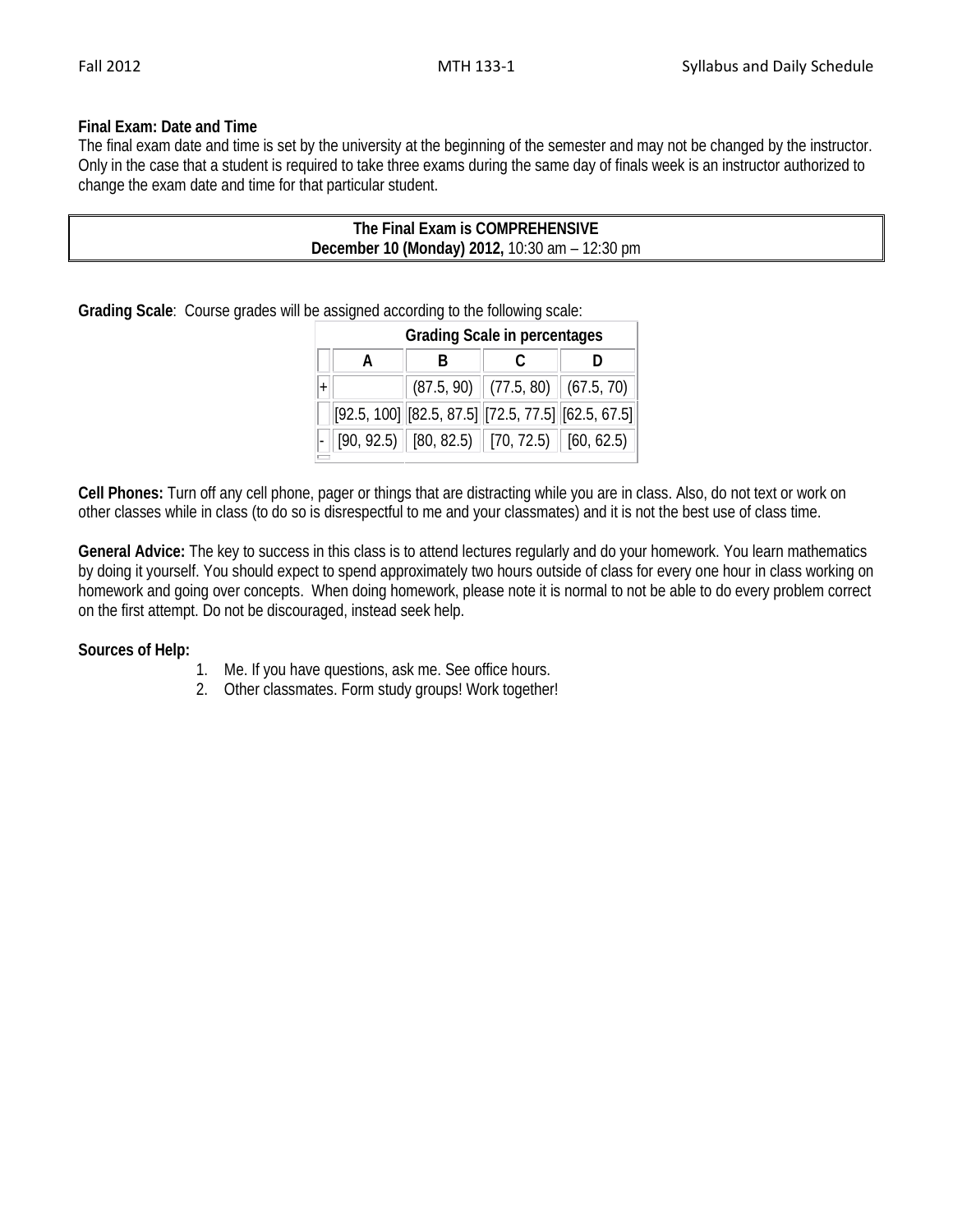| August    | 27                   | $\overline{28}$ | $\overline{29}$           | $\overline{30}$         | $\overline{31}$           |
|-----------|----------------------|-----------------|---------------------------|-------------------------|---------------------------|
| Week 1    |                      | 1.1, 1.2        | 1.3, 1.4                  |                         | 1.5                       |
| September | $\overline{3}$       | $\overline{4}$  | 5                         | $\boldsymbol{6}$        | $\overline{7}$            |
| Week 2    | Labor Day (No class) |                 | 2.1                       |                         | 2.2                       |
| Week 3    | 10                   | 11              | $\overline{12}$           | 13                      | $\overline{14}$           |
|           | 2.3                  |                 | 2.4                       |                         | 2.5                       |
| Week 4    | 17                   | 18              | 19                        | $\overline{20}$         | $\overline{21}$           |
|           | 2.6                  |                 | 2.7                       |                         | 2.8                       |
| Week 5    | $\overline{24}$      | $\overline{25}$ | $\overline{26}$           | $\overline{27}$         | $\overline{28}$           |
|           | 2.9                  |                 | Exam 1                    |                         | 3.1                       |
| October   | 1                    | $\overline{2}$  | $\overline{3}$            | $\overline{\mathbf{4}}$ | $\overline{5}$            |
| Week 6    | 3.2                  |                 | 3.3                       |                         | 3.4                       |
| Week 7    | 8                    | 9               | 10                        | $\overline{11}$         | $\overline{12}$           |
|           | 3.4                  |                 | 3.6                       |                         | 3.6                       |
| Week 8    | $\overline{15}$      | $\overline{16}$ | $\overline{17}$           | 18                      | $\overline{19}$           |
|           | 4.1                  |                 | 4.2                       |                         | Fall Break (No classes)   |
| Week 9    | 22                   | $\overline{23}$ | $\overline{24}$           | $\overline{25}$         | 26                        |
|           | 4.3                  |                 | Exam 2                    |                         | $4.4\,$                   |
| Week 10   | $\overline{29}$      | $\overline{30}$ | 31                        | $\mathbf{1}$            | $\overline{2}$            |
|           | 4.5                  |                 | 4.6                       |                         | 4.7                       |
| November  | $\overline{5}$       | 6               | $\overline{7}$            | $\bf 8$                 | $\overline{9}$            |
| Week 11   | 4.8                  |                 | 5.1                       |                         | 5.2                       |
| Week 12   | $\overline{12}$      | 13              | $\overline{14}$           | $\overline{15}$         | $\overline{16}$           |
|           | 5.3                  |                 | 5.4                       |                         | Exam 3                    |
| Week 13   | 19                   | 20              | $\overline{21}$           | $\overline{22}$         | $\overline{23}$           |
|           | 6.1                  |                 | <b>Thanksgiving Break</b> |                         | <b>Thanksgiving Break</b> |
| Week 14   | $\overline{26}$      | $\overline{27}$ | $\overline{28}$           | $\overline{29}$         | $\overline{30}$           |
|           | 6.2                  |                 | 6.4                       |                         | 8.1                       |
| December  | $\overline{3}$       | 4               | $\overline{5}$            | $\boldsymbol{6}$        | $\overline{7}$            |
| Week 15   | 8.2                  |                 | 10.1                      |                         | 10.2                      |
| Week 16   | 10                   | 11              | 12                        | $\overline{13}$         | $\overline{14}$           |
|           | <b>Final Exam</b>    |                 |                           |                         |                           |
|           | 10:30 am - 12:30 pm  |                 |                           |                         |                           |

**Tentative Schedule:** While topic order may change- the test dates will not.